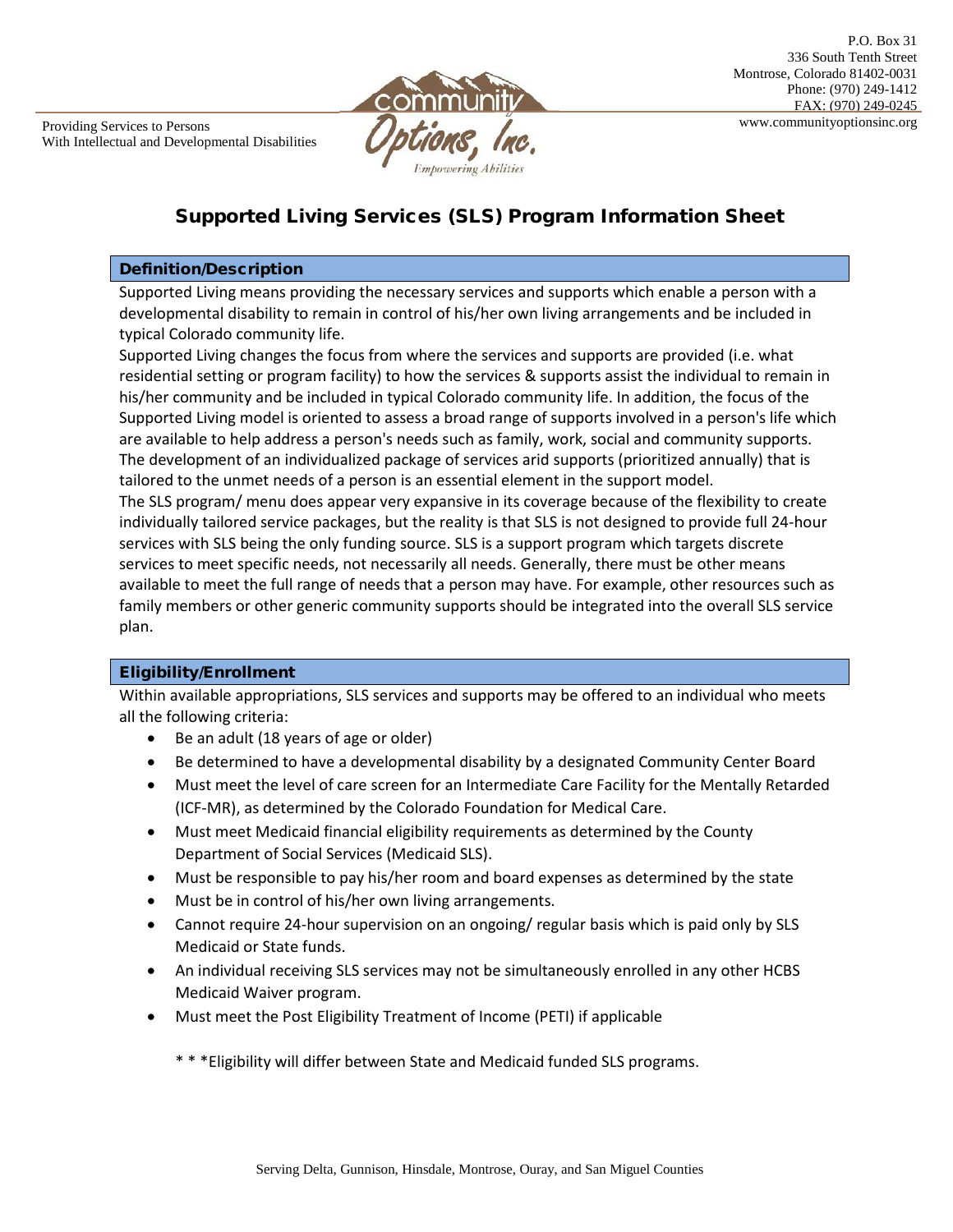

#### Program Goals

- To provide necessary services and supports to a person with a developmental disability to remain in his/her own home and community with minimal intrusion into the person's community life and social supports
- To promote individual choice and local decision making through the individualized planning (IP) process and the tailoring of services and supports to address unmet needs
- To supplement existing natural supports and generic community resources with targeted and cost effective SLS services and supports

#### Philosophy

Self Determination- Individuals need to have adequate information and be supported in understanding how a decision-making process can work best for him/her. SLS consumers are empowered to make informed decisions concerning prioritizing needs and services and be supported to work in partnership with the CCB (Community Options Inc.). Through this partnership, a service plan is developed to best meet the person's identified needs. Choice and individual selection of available service providers are key components to SLS service development and success. Plans must also consider the availability of funding and allowable services.

## Supported Living Services Summary

#### **Individual Services**

- Personal care: includes hygiene-ne, bathing, eating, dressing, grooming, bowel/bladder care, menstrual care, money management, grocery shopping. Client may choose agency Service provider or Family Caregiver (paid family member who meets the requirements for a qualified Family Caregiver and working through a Program Approved Service Agency or CCB; SLS Family Caregiver Guide, available on request).
- Mentorship: services that promote self-advocacy with instructing, providing experiences, modeling and advising, parenting
- Homemaker: performing basic household tasks that are related to participant's disability
- Respite: short term supervision either in participant's home, private residence of care provider, group respite setting or camp from 1-30 full days/year.

## **Day Habilitation**

- Specialized habilitation: enables participant to attain maximum functional level. For example, day programs at Park Place and/or Aspen Crest.
- Supported community connections: enables participant to use the community as learning environment. It provides variety of settings with opportunities to interact with community members either in a group or individually.